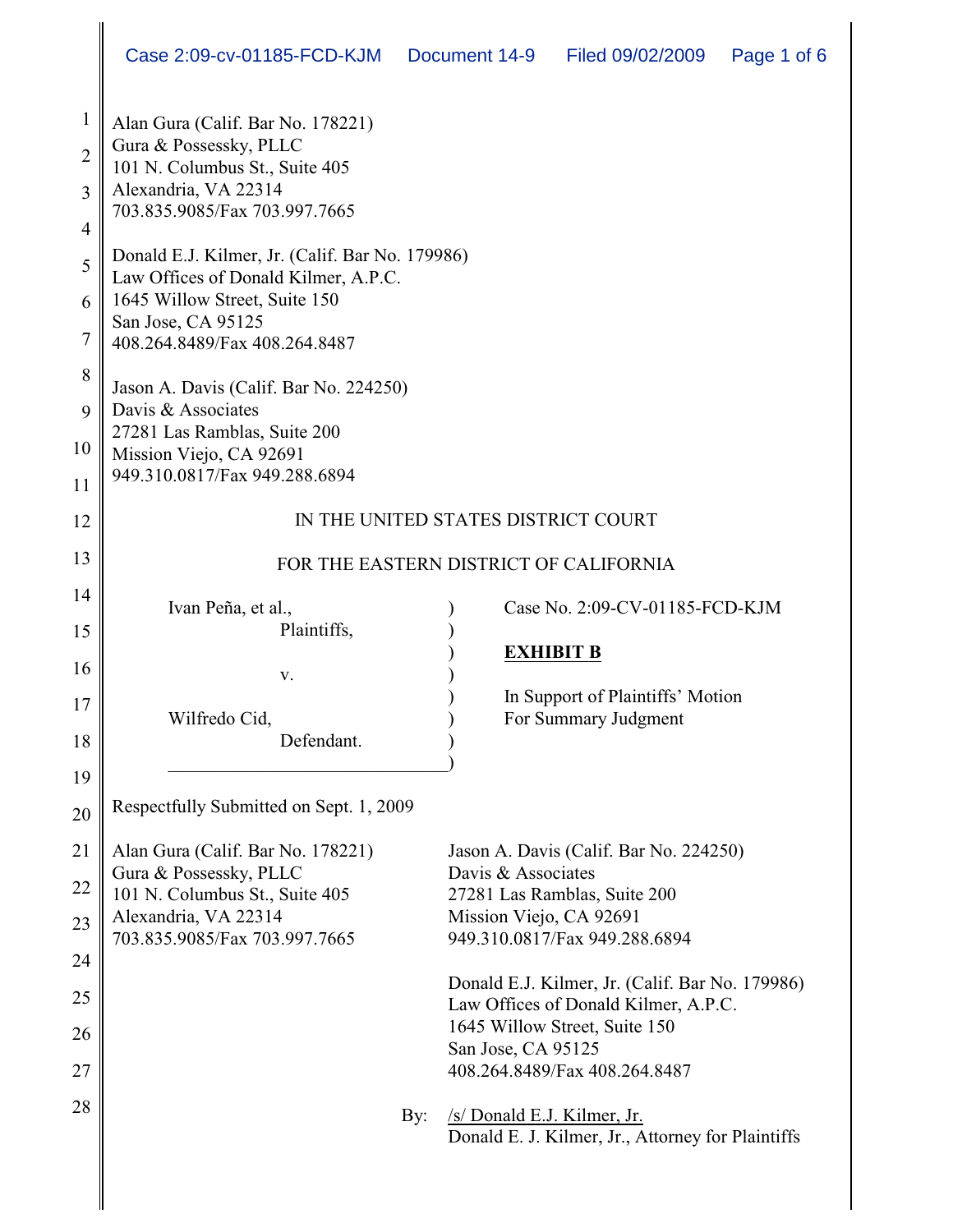## ORIGINAL ARTICLE

# Unintentional and undetermined firearm related deaths: a preventable death analysis for three safety devices

## J S Vernick, M O'Brien, L M Hepburn, S B Johnson, D W Webster, S W Hargarten

.............................................................................................................................. .

### Injury Prevention 2003;9:307–311

Objective: To determine the proportion of unintentional and undetermined firearm related deaths preventable by three safety devices: personalization devices, loaded chamber indicators (LCIs), and magazine safeties. A personalized gun will operate only for an authorized user, a LCI indicates when the gun contains ammunition, and a magazine safety prevents the gun from firing when the ammunition magazine is removed.

Design: Information about all unintentional and undetermined firearm deaths from 1991–98 was obtained from the Office of the Chief Medical Examiner for Maryland, and from the Wisconsin Firearm Injury Reporting System for Milwaukee. Data regarding the victim, shooter, weapon, and circumstances were abstracted. Coding rules to classify each death as preventable, possibly preventable, or not preventable by each of the three safety devices were also applied.

See end of article for authors' affiliations ....................... Correspondence to:

Jon S Vernick, Johns Hopkins Bloomberg School of Public Health, Center for Gun Policy and Research, 624 N Broadway, Baltimore, MD 21205. USA; JVernick@jhsph.edu

.......................

Results: There were a total of 117 firearm related deaths in our sample, 95 (81%) involving handguns. Forty three deaths (37%) were classified as preventable by a personalized gun, 23 (20%) by a LCI, and five (4%) by a magazine safety. Overall, 52 deaths (44%) were preventable by at least one safety device. Deaths involving children 0–17 (relative risk (RR) 3.3, 95% confidence interval (CI) 2.1 to 5.1) and handguns (RR 8.1, 95% CI 1.2 to 53.5) were more likely to be preventable. Projecting the findings to the entire United States, an estimated 442 deaths might have been prevented in 2000 had all guns been equipped with these safety devices.

Conclusion: Incorporating safety devices into firearms is an important injury intervention, with the potential to save hundreds of lives each year.

**R** ather than relying exclusively on changing the behavior of the users of dangerous products, injury prevention efforts have also focused on changing the design of the product itself to make it safer  $\frac{1}{2}$  Of consum of the users of dangerous products, injury prevention efforts have also focused on changing the design of the product itself to make it safer.<sup>1</sup> Of consumer products in the United States, firearms are among the most deadly. From 1990 to 1999, there were more than 12 000 unintentional firearm related deaths in the United States, with an additional 4000 deaths in the "undetermined" category.<sup>2</sup> Yet firearms can be designed with built-in safety features that may prevent at least some of these deaths.<sup>3</sup>

Injury prevention efforts to improve the safe design and manufacture of guns have concentrated primarily on three safety technologies: (1) personalization devices, (2) loaded chamber indicators (LCIs), and (3) magazine safeties. A personalized gun is a firearm that will fire only for an authorized user. This can be accomplished through a variety of user-recognition technologies—for example, fingerprint readers—that can be built into the design of the gun. Unless the firearm recognizes its authorized user, it is unable to fire.<sup>45</sup>

A LCI is a device designed to indicate that the gun's firing chamber contains ammunition.<sup>6</sup> LCIs are intended to prevent firearm related deaths where the gun's operator did not know the gun was loaded. At present, loaded chamber indicators are included on about 10%–20% of new pistol models.<sup>67</sup> However, existing loaded chamber indicators generally consist of a small raised lever or button on the gun, with no additional markings to convey its meaning. Patents exist, however, for LCIs that would be far easier for operators to understand.6 A magazine safety (sometimes also called a magazine disconnect safety) blocks a semiautomatic pistol from firing when its ammunition magazine is removed, even if there is still a round in the chamber.<sup>8</sup>

Although all three of these safety devices have been widely discussed and promoted in both the public health and popular literature, there have been few attempts to quantify their potential benefits. The United States General Accounting Office estimated that 23% of a sample of unintentional deaths were preventable by a loaded chamber indicator and 8% by a childproofing device.<sup>9</sup> The childproofing device considered in the General Accounting Office study was intended to prevent discharge by young children only (age  $\leq 6$ ), and therefore was not a personalized gun. Similarly, Ismach and colleagues concluded that in 14% of the incidents in their sample of mostly non-fatal firearm injuries the shooter was unaware that the gun was loaded; in 5% the handgun's ammunition magazine had been removed just before the shooting.<sup>10</sup> From a North Carolina sample, Cherry and colleagues determined that the shooter believed the gun was unloaded in 39 of 187 (21%) unintentional firearm related deaths.<sup>11</sup>

Using data from Maryland and Milwaukee, Wisconsin, this study examines the proportion of certain firearm related deaths that might be preventable by each of the three major safety devices. By including personalization technology, our analysis allows for a comparison of the relative benefits of the different devices.

### METHODS

## Data sources

Information about firearm related deaths was obtained from two primary sources: the Maryland Office of the Chief Medical Examiner, and the Wisconsin Firearm Injury Reporting System (FIRS). We reviewed the case files for all

............................................................... . Abbreviations: CI, confidence interval; FIRS, Firearm Injury Reporting System; LCI, loaded chamber indicator; RR, relative risk

307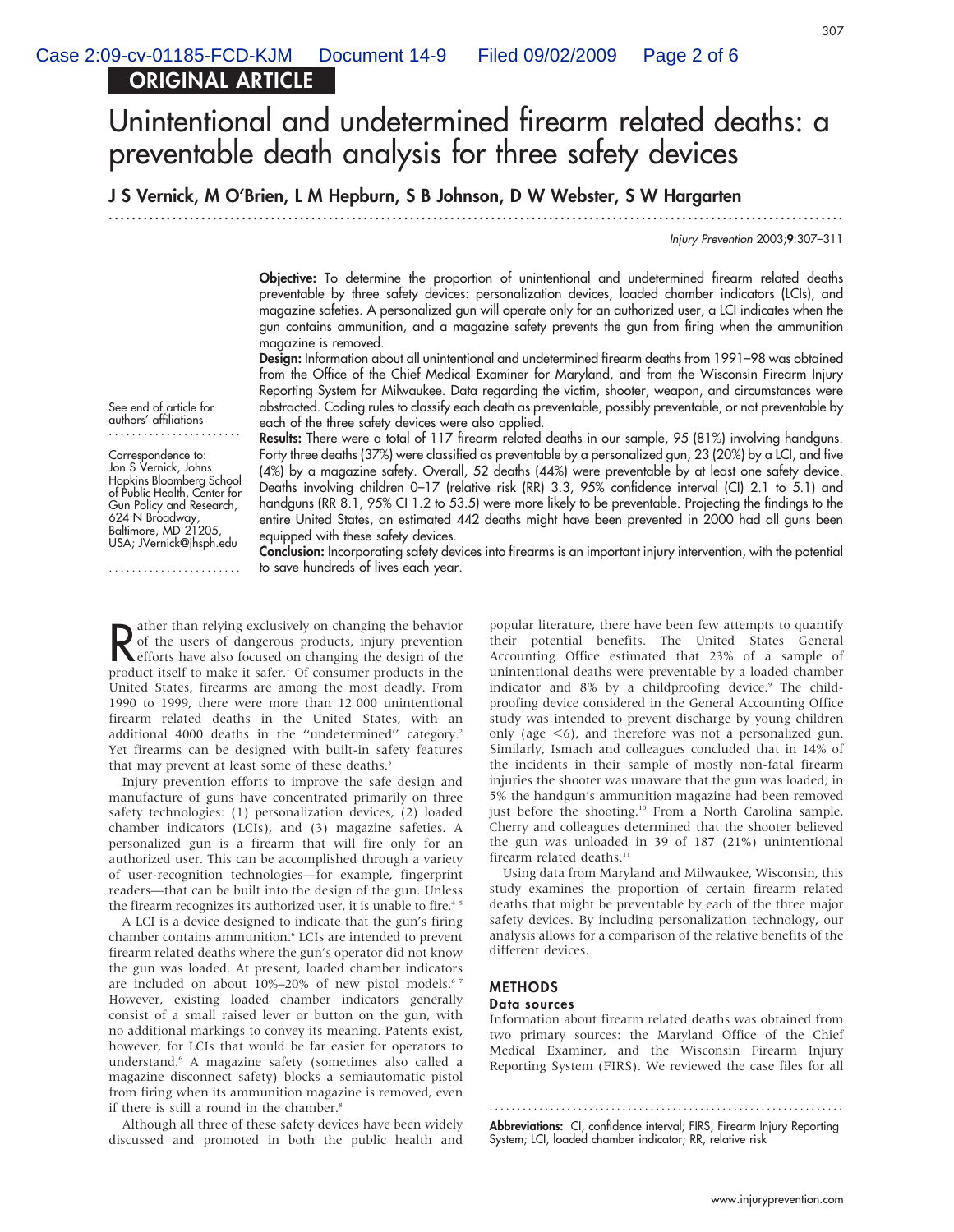## Case 2:09-cv-01185-FCD-KJM Document 14-9 Filed 09/02/2009 Page 3 of 6

unintentional and undetermined firearm related deaths in Maryland and Milwaukee County for 1991–98. These files include information obtained from medical examiner investigations, police files, and crime laboratory reports. For each firearm related death, we abstracted a variety of information about the victim, shooter, weapon, and circumstances of the death. Deaths associated with non-powder firearms (for example, airguns and bb guns) were excluded. The combined dataset represents a convenience sample based on the ease of obtaining the data, their relative quality and completeness, and the value of increasing the overall sample size.

Medical examiners sometimes code certain, seemingly unintentional, deaths as homicides (rather than ''accidents'') where the gun's trigger is intentionally pulled, even if the shooter did not intend to cause the death of the victim.<sup>12</sup><sup>13</sup> This may be based on a technical, rather than intent based, definition of a homicide as one where the actions of one person result in the death of another. Therefore, using the Wisconsin surveillance system (FIRS), we separately identified those ''homicides'' in Milwaukee County where (1) the circumstances of the death indicated an accidental firing such as playing with or cleaning a firearm and (2) the Federal Bureau of Investigation's Supplemental Homicide Reports data similarly coded the death as a ''negligent manslaughter''.14 In the absence of a comparable surveillance system, it would have been much more difficult to conduct a similar analysis of Maryland homicides.

Preliminary analyses of these negligent homicides in Milwaukee indicated that, as expected, their circumstances were very similar to both the accidental and undetermined deaths in Milwaukee County. Similarly, unintentional and undetermined deaths, as well as the combined data for Maryland and Milwaukee shared comparable age, sex, and type of gun characteristics. Our assessment of the circumstances of these deaths also suggested that the events surrounding unintentional and undetermined deaths were very similar. For these reasons, and to increase the precision of our point estimates, subsequent analyses combine the data from Maryland and Milwaukee.

Suicides and non-negligent homicides are not included in this analysis. Medical examiner and police records rarely contained detailed information about the circumstances of the death (for the suicides), or whether the shooter was the owner or an authorized user of the gun (for homicides). In addition, the factors associated with preventability may have been different for these intentional deaths.

## Definition of a ''preventable'' death

Our primary goal was to estimate the proportion of the firearm related deaths in our sample that might have been prevented by one or more of the three safety devices. For each case, two reviewers (JV, MO) applied a set of rules to code the death as (1) ''preventable'', (2) ''possibly preventable'', or (3) "not preventable". The very small number of cases where reviewers disagreed were resolved by a third reviewer (SJ) or by consensus.

For LCIs, a death was coded as preventable only if the case file indicated clear evidence that the shooter did not realize the gun was loaded at the time of the shooting. Usually this was based on unambiguous statements of witnesses interviewed by the police. In addition, the shooter must be old enough to understand the message to be conveyed by a LCI; to be conservative in this regard, we established a minimum age of 10. We coded the death as possibly preventable if there was only some evidence that the shooter thought the gun was unloaded. We assume (based on patent information) that such devices could be applied to any firearm, and can be designed so that even an untrained user would understand that the gun was loaded.

For personalized guns, a death was considered preventable if there was clear evidence in the case file that the shooter was not the owner or authorized user of the gun. For example, personalized guns can prevent deaths where the shooter is below the legal age for gun ownership—by definition an unauthorized user. We recognize that this assumes that adult owners of personalized handguns will not provide them to children, an assumption that might not always be correct. We coded deaths as ''possibly'' preventable by personalized guns when the case file indicated some evidence that the shooter was not an authorized user.

For magazine safeties, our preventability criteria required clear evidence that the shooter removed the ammunition magazine from a semiautomatic pistol immediately before the shooting. Where there was less clear evidence, the deaths were coded as possibly preventable.

For all of the devices, we conservatively coded the death as "not preventable by safety devices" if it did not meet any of the above criteria. It is important to recognize that characterizing a death as ''preventable'' does not mean that it would certainly have been prevented by the relevant safety device—only that, applying our rules, we determine that the death could have been prevented.

### Analyses

Applying our criteria, for each of the safety devices we calculate the proportion of the deaths in our sample that fit the three categories of preventability. We also conducted bivariate analyses of deaths coded as preventable, compared with those coded as not preventable, to examine factors associated with differences between these two groups. To test the statistical significance of these bivariate analyses,  $\chi^2$  tests of independence, calculation of relative risks, and confidence intervals were used. Finally, extrapolating from our data, we calculate the number of lives that might be saved in the United States by these devices.

### RESULTS

There were a total of 117 unintentional, undetermined, and negligent homicide deaths in our data set for 1991 to 1998, 66 in Maryland and 51 in Milwaukee (see table 1). Males (91%) and persons aged 0–20 (53%) represent the majority of the decedents. Handguns were involved in 81% of the deaths, with roughly equal proportions of pistols and revolvers. Among the circumstances of the incident, ''playing with or showing the gun to others'' (51%), and ''handling or transporting the gun'' (21%) represented nearly three quarters of all deaths.

Among all deaths, 43 (37%) met our criteria for being ''preventable'' by a personalized gun, 23 (20%) by a loaded chamber indicator, and five (4%) by a magazine safety. A smaller proportion of deaths for each device were classified as "possibly preventable" (see table 2).

Overall, 52 of the deaths (44%, 95% confidence interval (CI) 35% to 53%) fit our criteria as preventable by at least one of the devices. Some were preventable by more than one device. Importantly, there was no statistically significant difference in overall preventability by site  $(\chi^2 = 0.74,$  $p = 0.39$ ), reinforcing our decision to combine the Maryland and Milwaukee data for analysis. Also, no type of death was significantly more likely to be preventable than any other, whether unintentional, undetermined, or negligent homicide  $(\chi^2 = 0.14, p = 0.93)$ . Again, this suggests that the relevant characteristics of these deaths are similar enough to justify combining the data for our purposes.

In the bivariate analyses, we compared preventable with non-preventable deaths, excluding those that were only ''possibly'' preventable. In these analyses, several characteristics of the deaths were associated with higher proportions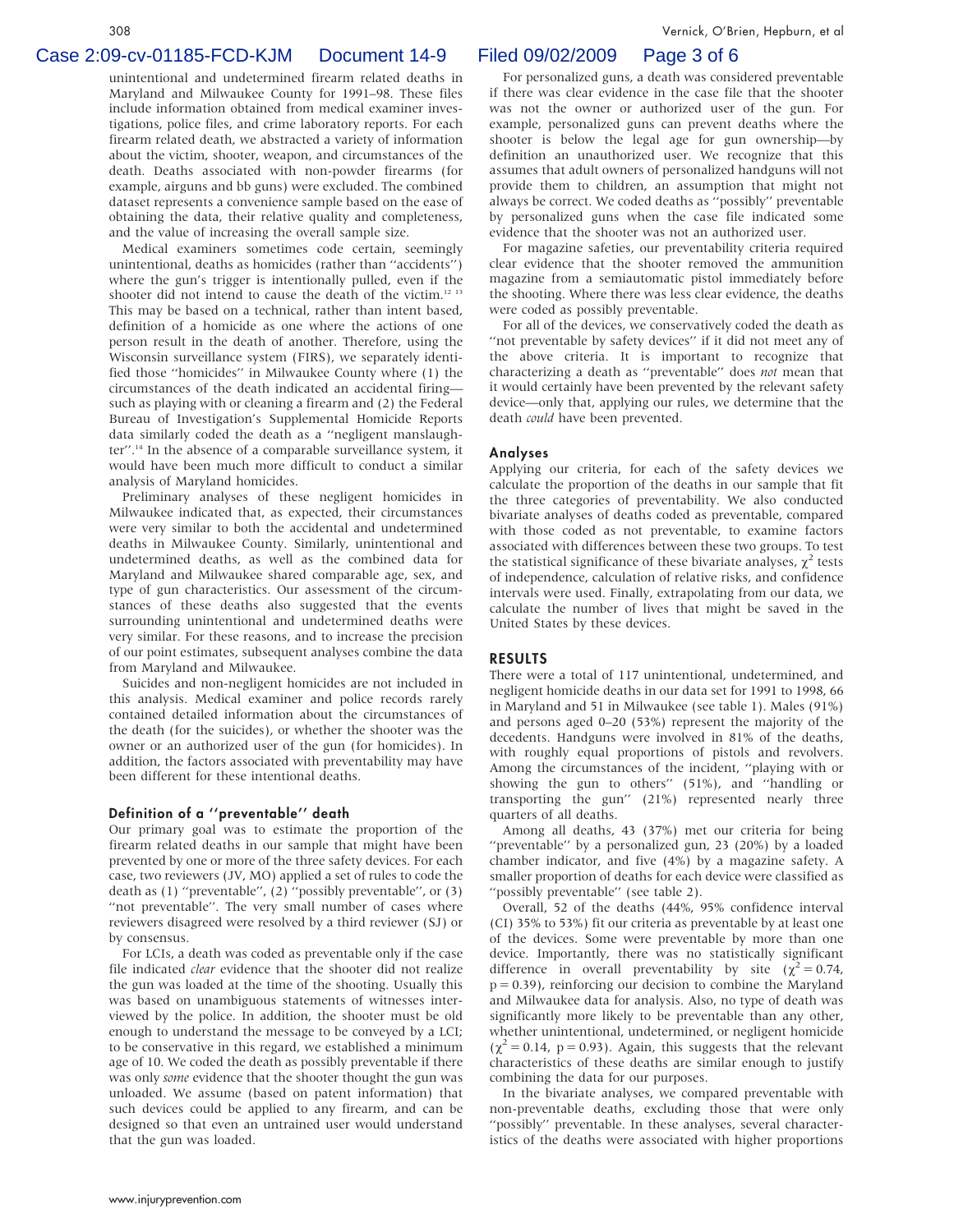## Case 2:09-cv-01185-FCD-KJM Document 14-9 Filed 09/02/2009 Page 4 of 6

Table 1 Selected characteristics of unintentional, undetermined, and negligent homicide firearm related deaths in Maryland and Milwaukee, 1991–98

| Variable*                                                                                                                                                                  | No (%)                                   |
|----------------------------------------------------------------------------------------------------------------------------------------------------------------------------|------------------------------------------|
| Age (years)<br>$0 - 17$<br>$18 - 20$<br>$21 - 40$<br>$41+$<br>Sex                                                                                                          | 46 (39)<br>16 (14)<br>37 (32)<br>18 (15) |
| Male<br>Female<br>Race                                                                                                                                                     | 107 (91)<br>10(9)                        |
| White<br>Black<br>Other<br>Site/type of death                                                                                                                              | 60 (51)<br>54 (46)<br>3(3)               |
| Maryland $(n = 66)$<br>Unintentional<br>Undetermined<br>Milwaukee $(n=51)$                                                                                                 | 20 (30)<br>46 (70)                       |
| Unintentional<br>Undetermined<br>Negligent homicide<br>Circumstance                                                                                                        | 13 (25)<br>12 (24)<br>26(51)             |
| Cleaning<br>Handling/transporting/loading/<br>unloading                                                                                                                    | 3(3)<br>25(21)                           |
| Hunting<br>Miscellaneous/other<br>Playing with/showing gun to others<br>Thought safety was on/problem with<br>safety                                                       | 6(5)<br>5(4)<br>60 (51)<br>4(3)          |
| Unknown<br>Type of gun<br>Handgun (n = 95)                                                                                                                                 | 14 (12)                                  |
| Pistol<br>Revolver<br>Unknown/other                                                                                                                                        | 42 (36)<br>45 (38)<br>8(7)               |
| Long gun $(n = 19)$<br>Rifle<br>Shotgun<br>Missing $(n = 3)$                                                                                                               | 9 (8)<br>10(9)                           |
| *Age, sex, and race data refer to the decedent, whether or<br>not the decedent is also the shooter. Circumstance and type<br>of gun refer to characteristics of the event. |                                          |

of preventability (see table 3). Incidents where the decedent was aged 0–17 were three times as likely to be preventable (relative risk (RR) 3.3, 95% CI 2.1 to 5.1) as those involving all older persons. Deaths involving handguns were eight times as likely to be preventable (RR 8.1, 95% CI 1.2 to 53.5) as those involving long guns. Among the circumstances of the incident, deaths that involved ''playing with or showing the gun to others'' were most likely to be preventable (RR 3.2, 95% CI 1.9 to 65.3).

Based on our estimates of the proportion of deaths preventable by any safety device (44%, 95% CI 35% to 53%), we can calculate the number of lives that might be saved if all firearms had all three devices. In 2000, there were 776 unintentional firearm deaths in the United States. Applying our results yields an estimate of 341 unintentional deaths (95% CI 272 to 411) that might have been prevented. There were also 230 firearm deaths of undetermined intent in 2000, producing an estimate of 101 preventable deaths (95% CI 81 to 122) in this category. Combining these data, 442 lives might have been saved in 2000 if all firearms had all three safety devices (95% CI 353 to 533).

## **DISCUSSION**

Overall, more than 40% of the firearm related deaths in our sample were preventable by at least one of the three safety devices. Providing all three of these devices in all firearms

Table 2 Number (%) of preventable firearm deaths by various safety devices in Maryland and Milwaukee, 1991–98

|                                                     | Personalized<br>gun | LCI               | Magazine<br>safety | Any of three<br>safety devices* |  |  |
|-----------------------------------------------------|---------------------|-------------------|--------------------|---------------------------------|--|--|
| Preventable<br>Possibly<br>preventable <sup>+</sup> | 43 (37)<br>13(11)   | 23 (20)<br>15(13) | 5(4)<br>3(3)       | 52 (44)<br>19 (16)              |  |  |
| Not<br>preventable<br>by safety<br>devices          | 61 (52)             | 79 (68)           | 109 (93)           | 46 (39)                         |  |  |
| Total                                               | 117 (100)           | 117 (100)         | 117 (100)          | 117 (100)                       |  |  |

\*Because the same death may be preventable by more than one device, figures in this column are not the sum of the other three columns. -For personalized guns, this category includes deaths where the shooter was not in immediate control of the firearm when it discharged (for example, a firearm that discharged when dropped from a tree stand while hunting). For loaded chamber indicators (LCIs), this category includes so-called Russian roulette shootings (a LCI might eliminate the element of chance from this activity).

| Table 3 Proportion of deaths preventable by at |  |
|------------------------------------------------|--|
| least one safety device, by selected variable  |  |
| categories, and results of $\chi^2$ tests of   |  |
| independence for each category                 |  |

| Variable                                                  | Percent      | p Value<br>preventable for $\gamma^{2*}$ |
|-----------------------------------------------------------|--------------|------------------------------------------|
| Age (years)                                               |              | < 0.001                                  |
| $0 - 17$                                                  | 88           |                                          |
| $18 - 20$                                                 | 62           |                                          |
| $21 - 40$                                                 | 19           |                                          |
| $41+$                                                     | 13           |                                          |
| Type of gun                                               |              | < 0.001                                  |
| Handgun                                                   | 62           |                                          |
| Long gun                                                  | $\mathsf{R}$ |                                          |
| Circumstance                                              |              | < 0.001                                  |
| Hunting                                                   | 33           |                                          |
| Handling/transporting/loading                             | 27           |                                          |
| Playing with/showing gun                                  | 80           |                                          |
| to others<br>Thought safety was on/problem<br>with safety | 50           |                                          |
| Unknown                                                   | 23           |                                          |

could save more than 400 lives each year. Other research suggests that there would also be significant cost savings associated with preventing firearm related deaths, both for the victims' families and for the community as a whole.<sup>15 16</sup> Of course, any assessment of the desirability of the devices should weigh the benefits in lives saved (and injuries averted) against the costs to consumers of providing or requiring the devices.

Our conclusion that 20% of the deaths were preventable by a LCI is convincingly close to prior research, falling between the General Accounting Office's 23% figure, and Ismach et al's 14%. No prior research has examined the proportion of deaths preventable by a personalized gun. Yet our results suggest that personalized guns may be among the most beneficial firearm safety design changes for the future.

However, personalized guns are not uniformly supported by gun control advocates. In fact, some have argued that increased availability of these guns may even be counterproductive.17 Our research can help clarify the risk-benefit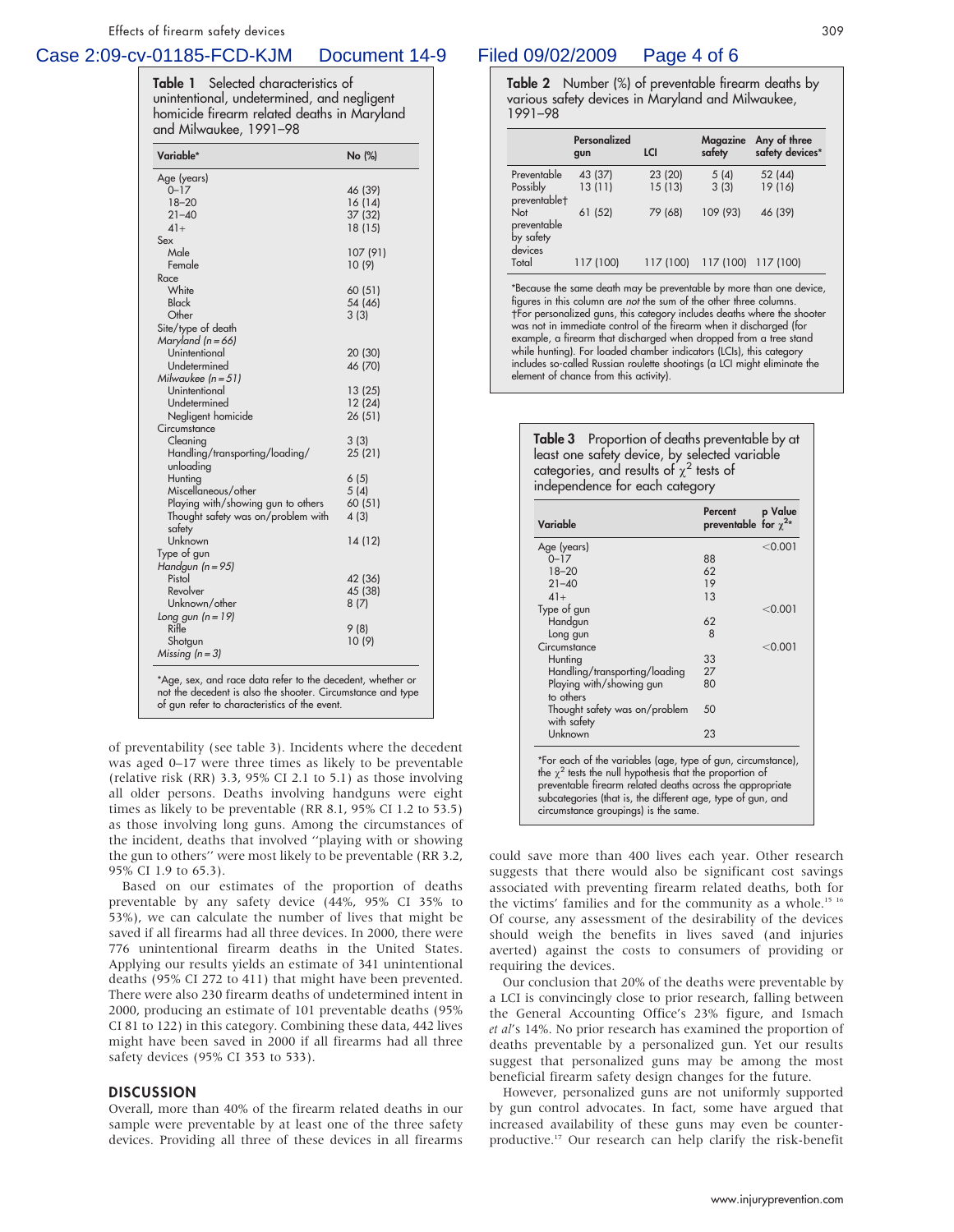## Case 2:09-cv-01185-FCD-KJM Document 14-9 Filed 09/02/2009 Page 5 of 6

equation for these guns by providing better information about how many lives might be directly saved by personalized guns. For loaded chamber indicators and magazine safeties, these concerns are minimized because potential gun buyers already have the option to purchase guns with these features.

Just 4% of the deaths in our sample were preventable by a magazine safety. The action of removing the ammunition magazine from a pistol prior to the shooting is apparently less common than other circumstances surrounding firearm related deaths, or at least is less frequently noted in medical examiner and police reports. However, the passive or automatic nature of magazine safeties, coupled with their relatively low price and mechanical simplicity, suggests that these devices remain a useful injury intervention.

Although safer handling or storage of firearms might also have prevented some of the deaths in our sample, this was not the focus of our research. In addition, there is some evidence that it may be quite difficult to alter the firearm handling, ownership, or storage practices of children<sup>18 19</sup> and adults.20–23

For the present study we did not examine the safety devices' effects on suicides and non-negligent homicides. Personalized guns, in particular, might prevent youth suicides, and even some homicides where the gun was recently stolen from its owner. Future research, based on newly developed surveillance systems, might therefore yield greater estimates of the number of lives saved by these devices when all deaths are included.

## **Limitations**

Our study has several limitations. There is inherent uncertainty in any determination of whether some safety device might have prevented any given death. We have tried to minimize some of this uncertainty by establishing reasonably specific rules and by using multiple coders. With data from Maryland and Milwaukee, the generalizability of our findings to other areas or to the United States as a whole is uncertain. However, the comparability of our findings regarding preventability among the two regions, and with other research, suggests that regional variation in preventability within the United States may not be especially great. The age distribution of our sample is somewhat younger than the nation as a whole, though the gender distribution is similar to national data.

As described, we did not include negligent homicides in Maryland. However, the purpose of our analysis was not to determine the raw number of preventable deaths, but the proportion of deaths that might be prevented by the various safety devices. Only if the proportion of negligent homicides in Maryland that were preventable was very different from the rest of the deaths in our sample would their absence affect our results. The similarity in preventability of Milwaukee's negligent homicides with the rest of the deaths suggests that this is probably not the case.

For several reasons, our estimate of the number of lives that might be saved by the three safety devices may be conservative. First, the reported number of unintentional deaths in the United States is likely to be an underestimate since many of these deaths, as in our Milwaukee data, are coded as negligent homicides. Inclusion of these negligent homicides substantially increased the number of Milwaukee cases in our sample. Also, in our calculations of lives potentially saved, we use only those deaths we classified as preventable, not those classified as possibly preventable.

On the other hand, we understand the uncertainties inherent in this or any calculation of possible lives saved under various assumptions. For example, this calculation assumes that the proportion of deaths preventable in our sample would be the same for the United States as a whole.

In addition, our lives saved calculations assume that all firearms would have the safety devices. Of course, even if new firearms were required to contain the devices, many older guns without the devices would remain in circulation. Therefore, it might be some years before the maximum benefit of the technologies would be felt. We also assume that LCIs can be designed, as a new California law requires, to be understood even by untrained users.<sup>24</sup>

Some might even argue that the inclusion of new safety devices into firearms could result in the loss of lives, for example if the firearm did not function as intended during a defensive gun use, or if the increased cost forced some to forgo the purchase of a gun. Designers of personalized guns attempt to minimize or eliminate any interference with the normal operation of the firearm. LCIs and magazine safeties should result in little change to the operation or cost of a gun. The increased cost of personalized guns, and the impact this might have on purchasing decisions, is not known. In addition, despite the arguments of some researchers, $25$  the best available evidence suggests that there are relatively few defensive uses of guns compared with gun related deaths and crimes.<sup>26</sup><sup>27</sup>

## **CONCLUSION**

Despite the potentially lifesaving benefits of firearm safety technologies, most firearm manufacturers have not provided these devices voluntarily.<sup>67</sup> In the United States, the public would support legislation requiring these devices. In one national poll, legislation requiring all new handguns to contain a LCI (73% in favor) or personalization technology (71% in favor) were each supported by a large majority of the respondents.28

Certainly, incorporating safety devices into firearms is not the only appropriate strategy for responding to the many different causes of firearm violence. However, examples of successful design changes for other products (such as motor vehicles and prescription drug containers), $2930$  coupled with the results of our study, suggest that product modification should remain an important intervention for firearms as well.

## ACKNOWLEDGEMENTS

The authors gratefully acknowledge funding for this research from the Funders' Collaborative for Gun Violence Prevention. We also thank Allegra Kim for her assistance, and the Offices of the Medical Examiners for Milwaukee and Maryland for collecting and making available the data for this study.

## Key points

- Changing the design of products to make them safer is a proven injury prevention strategy, but for firearms this strategy has not yet been widely adopted.
- For firearms, loaded chamber indicators and magazine safeties are designed to prevent some deaths where the shooter did not know the gun was loaded; personalization devices prevent the gun from being fired by an unauthorized user.
- In this study of the lifesaving potential of these three firearm safety devices, 44% of the deaths in the sample were preventable by at least one of the devices.
- Design changes to firearms have the potential to save hundreds of lives each year in the United States.